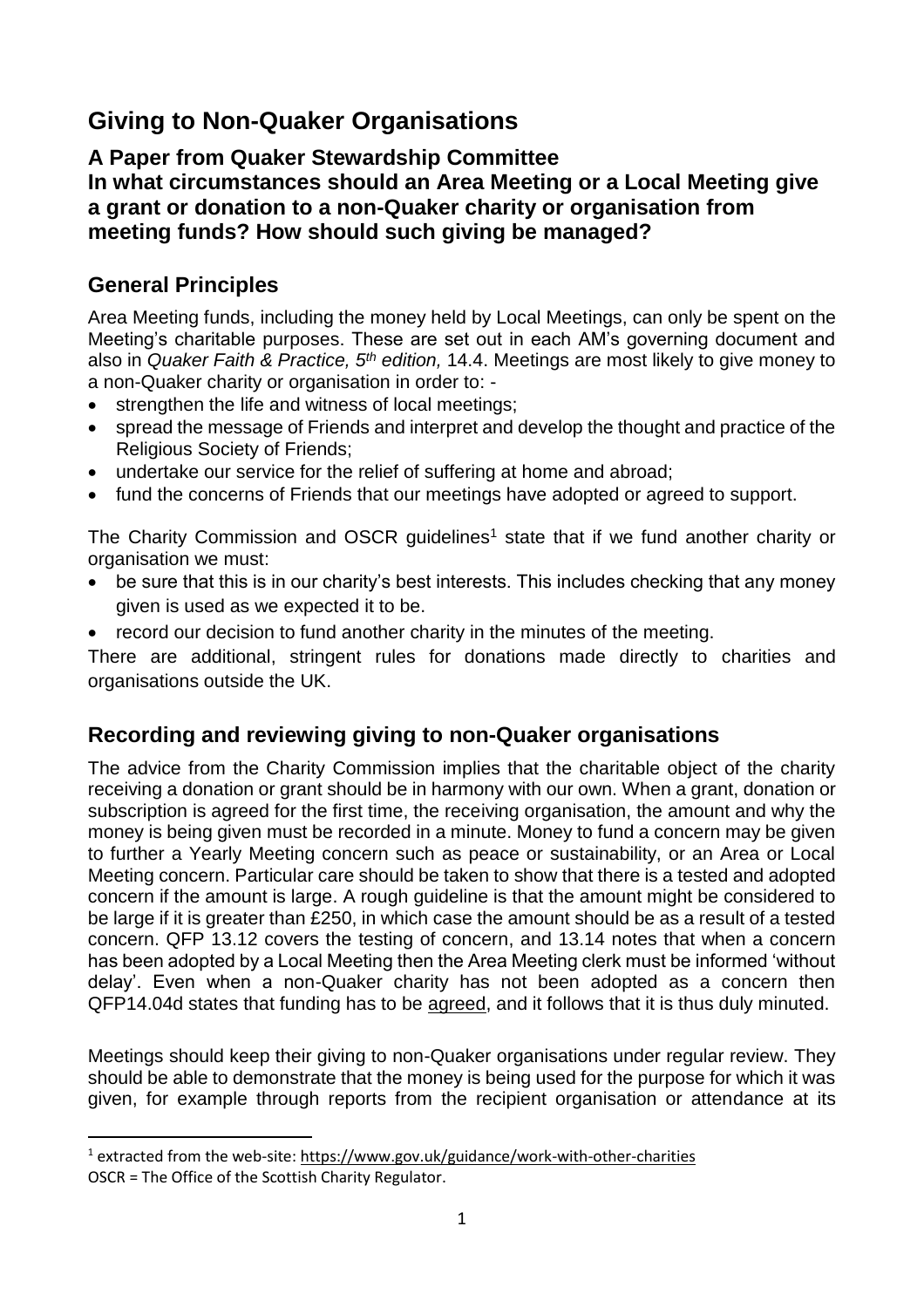meetings. Repeated donations by standing order should be checked periodically to make sure that are they still relevant.

The Area Meeting trustees' annual report should identify grants and donations to non-Quaker organisations, and in the case of large ones, explain the reasons: this includes any agreed in previous years that are still being made during the year being reported. The relevant AM or trustees meeting minute should be quoted in the report.

### **Demonstrating due diligence**

#### Preferential rates for room hire

Some meetings give preferential rates to local groups and charities for the hiring of rooms. It needs to be recognised that, by charging at a lower rate, we are in practice making a donation (the difference between a normal charge, and the preferential charge) to a non-Quaker organisation. In these cases such donations need to be handled in the same way as donations of money, i.e. the arrangement for a preferential room hire rate needs to be recorded in a minute, and preferably as an adopted concern. However, some flexibility in setting hire charges may be both necessary and desirable. It may sometimes be felt appropriate to charge a lower rate than normal so that a socially useful project with poor funding can use the premises when they would otherwise remain empty.

As an appendix the procedure for Six Weeks Meeting is attached: that advises against giving preferential room hire rates except in exceptional circumstances.

#### Subscriptions for Membership of Non-Quaker Organisations

Care needs to be taken with membership fees for non-Quaker organisations in cases where such a membership fee could be construed to be a donation.

#### Related party transactions

Meetings should be particularly careful to record the process of discernment and rationale for a grant, donation or below market hiring charge or subscription when the recipient is an organisation where members of the Area Meeting are involved in the running of such an organisation, or where some family member of a trustee is involved. In such cases it is essential to notify the Area Meeting trustees so that they can ensure that they meet all the requirements for reporting related party transactions.

#### Giving to overseas organisations

If money is given directly to an overseas organisation then Area Meeting trustees have to meet stringent requirements to show that they have taken active steps to ensure that the money is spent only for the purpose for which it was given. This is an onerous task and so Meetings should give to a UK-based charity that will take on this responsibility for money sent abroad wherever possible. If a meeting does wish to send money direct it should read the relevant Charity Commission or OSCR guidance and consult AM trustees before any decision on the grant or donation is made.

## **An Alternative Way of Making Donations**

Many Meetings hold 'special collections' e.g. every week for a month, for a particular cause or organisation that has been approved by the Local Business Meeting. These collections